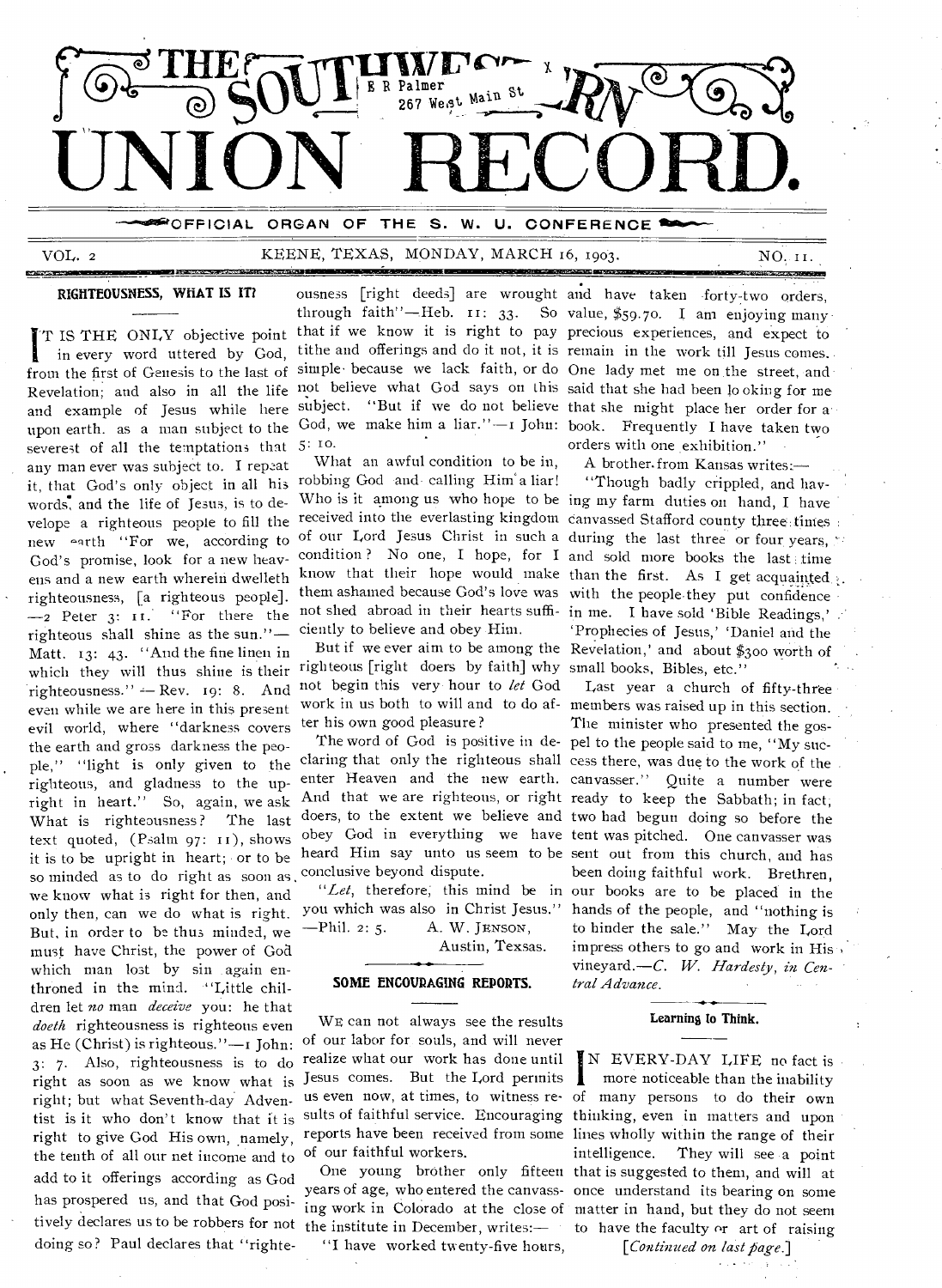## arkansas .1, Department.

#### Tithe is the Lord's.

close run for money I used the tithe. the judgement. A. E. Field. Again when we go out in the world to hold meetings and some are convinced that the Sabbath is right, they tell us "we can't afford to keep the Sabbath, we wo ald starve." Now what is the difference between these two cases? The tithe is holy unto the Lord and so is the Sabbath, Prov. 3:5, "Trust in the Lord with all thine heart." Now if those parties believed this text would they not when God speaks and says the tithe is holy, or the Sabbath is holy, accept the word of God and leave .the results to him? Again we read from Prov.9:10, "Honor the Lord with thy substance, and with the first fruits of , all thine increase: so shall thy barns be filled with plenty."

The Lord has spoken to us through his servant Mrs. E. G. White. I quote from her piece in the *Signs* of March 4, 1903: "He is acquainted with every heart, and will reward all who fully return to him that which he has given them. If any with-hold that which belongs to God, He will afflict them in their families, and cause decrease in their possessions, just according to their disposition to rob him." We have seen that when we honor God he will fill our barns with plenty; but on the other hand, just according to our disposition to rob him he will afflict our families and diminish our possessions. Have any of our families been afflicted? have any of our possessions been slipping away from us? if so, let us stop and make a reckoning as it will not pay to let the means that should go into the cause of God go into the world; for in either case, whether it come by affliction or by losses of property, the means would be taken closed. away from us. You see from this, that when one with-holds the tithe, they are robbing God, as brought to view in Mal. 3:8. But the individual that with-holds is in the least, and is also in harmony as the result of one little tract, which with Mal. 3:9, "Ye are cursed with was carelessly thrown on the street, and China in war. That was long a curse for ye have robbed me".

IF are told in Leviticus 27:30: would rather have the Lord have his talked it and lived it scattering litera-<br>"All the tithe of the land, own or have it pass into the hands of ture till many others became interested "All the tithe of the land, own or have it pass into the hands of ture till many others became interested whether of the seed of the land or of the world: which will we choose? Let and embraced the truth. We read holy unto the Lord". Some say, I ards of God, and that the decision we tract distributer gave a tract to a man am too poor to pay tithe; I was so make in this we will have to meet in in Switzerland notorious for gambling. From the foregoing evidence we with interest; it was a tract on the

### **NOTICE.**

We wish to call attention once more more to all who are in arrears on their, gambling and was contemplating sui-Tent Pledges. The time has come to cide, but the tract arrested his attenpurchase the tent; we need it for the work, but we lack about sixty dollars of the requisite amount; more than that is out in pledges. Now a pledge holds good until it is paid. At the same time we would appreciate the money that the pledges stand for just now. -A word to the wise is sufficient.

Please send all pledges to the Arkansas Tract Society. Remembering, please, that this fund is to purchase a camp-meeting tent; those who attended our camp-meeting last summer realized the need of such and cheerfully pledged. Now we hope and pray that you will respond as cheerfully in fulfilling said pledge.

#### The Field.

27th: Coming King, 19 orders, 44 exhibitions,  $16\frac{1}{2}$  hours; value, \$19.00; helps, \$.5o. • He is also canvassing for the Holman and Bagster Bibles, He writes letters and feels that the Lord is with him, and is impressed that he can do better work when the weather is more settled.

SISTER Kate Beeler, who is teaching church school in Butterfield Ark., writes an addition of six more pupils, making a total of thirteen, and says that the school is progressing nicely. The school in Springdale

#### Wnat Tracts have done.

We have an organized company of not enriched believers in one of the southern states

the fruit of the tree, is the Lord's, it is us remember that we all are the stew- from the *Worker's Bulletin* that a must conclude, it makes no difference Sabbath. She wrote to the Tract financially unless it would be in the Society for more on the same subject, favor of the tithe-payer. The ques-making inquiries on All points of our tion for us to consider is whether we faith; she read herself into the truth, A. E. Field. On his return some days later he met the man, who exclamed, "I thank you for saving my soul and body". He then stated that on the day he received the tract he had lost heavily in tion and led him to Christ.

> BROTHER C. W. Cutter reports the "Tract campaign work". We have following for the week ending Feb. just got in a fresh supply of new tracts, Let us faithfully. heel the call to service- that is before us just now to scatter the printed page; not only in books; for the canyassing work is the the work. "The canvassing work properly conducted is the missionary work of the highest order, and it is as good and successful a method as can be employed for placing before the people the important truths for this time." There are those that cannot canvass, but can circulate tracts, loan them out from week to week, gather them in and loan out to others. Many will purchase, become interested and hearts will be touched to hear more of the truth of God's word. The Lord has said. that "his Word shall not return unto him void". Several have responded to the appeal, the and we hope that all will feel the the burden of responsibility resting upon them to sow the seed while the day lasts, that it means me, and not. some one else. If we leave it for some one else they will get the blessing.

May we sense the times in which we are living and arouse to a greater missionary activity, that the burden of our lives may be the salvation of souls.

#### F. E. H.

#### Skyrockets Before Gunpowder. •

and picked up by a lady who read it before the invention of gunpowder. IT matters very little in the long run to the small boys when, how, or has where fireworks were first made, and of what they are ,made now. But the fact remains that the despised heathen Chinese first made them and used them, and that civilized communities did not know of them until<br>the fourteenth century. The skythe fourteenth century. rocket was first invented toward the close of the ninth century and that at time was used, so it is said, in India.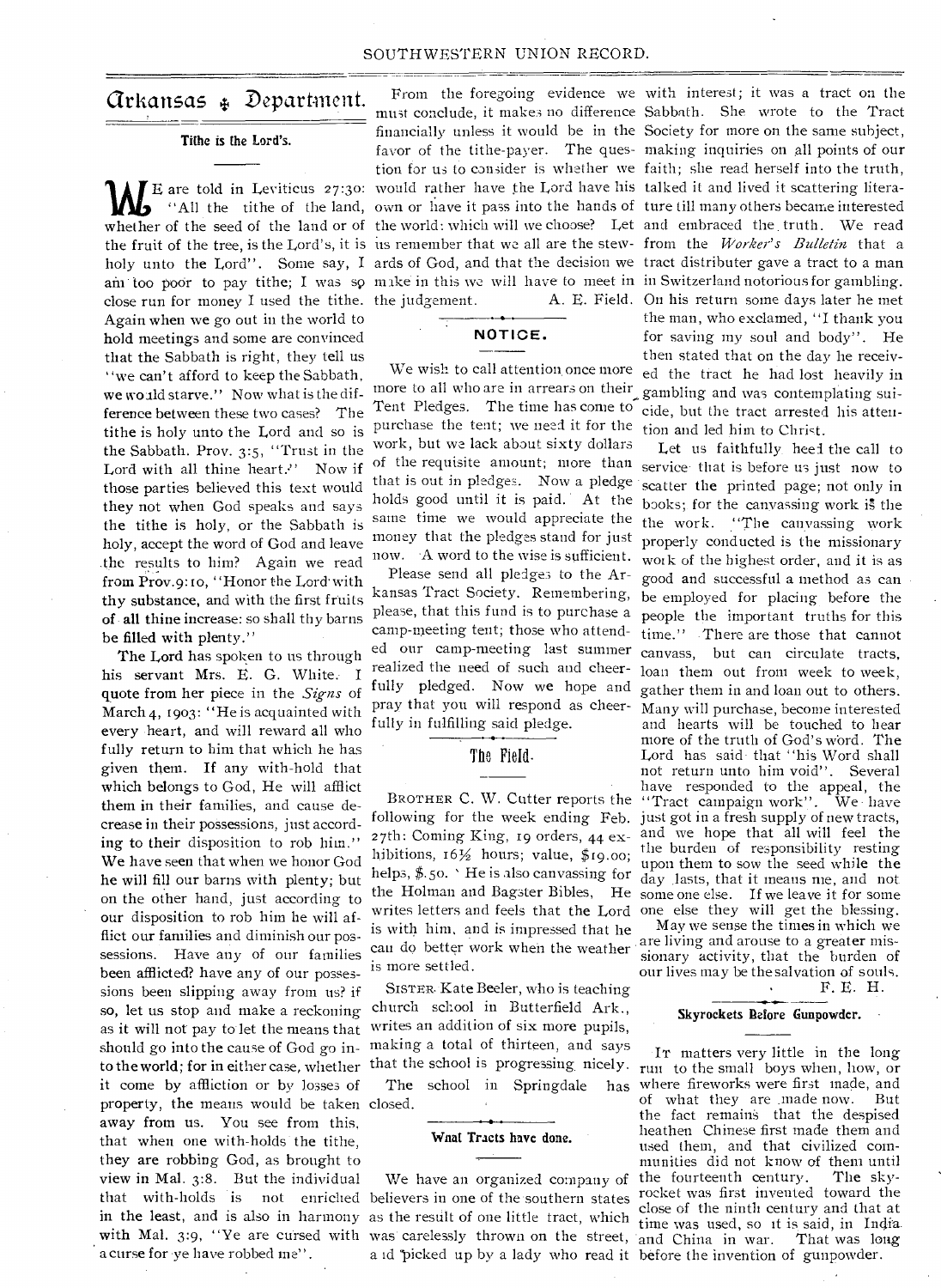#### SOUTHWESTERN UNION RECORD.

## $\overline{*}$ Cexas Department. $\overline{*}$

The Canvassers' Institute.

OUR ANNUAL Canvassers' Institute held at Keene, is in the past. There was a good attendance UR ANNUAL Canvassers' Institute held at Keene, is in the until the severe weather and continuous rain interfered, which made it impossible for some to attend regularly. The following large books will be handled by the canvassers this season: Desire of Ages, Daniel and the Revelation, Patriarchs and Prophets, Great Controversy, Bible Readings and Home Hand Book. A recent testimony says that "the canvassing work is- to be revived in 1903." If this is done it will call for all the old canvassers to stand loyal to the work as well as new recruits to enter the ranks. Among other matters that came up for consideration, was the financial question, or how the Tract Society should deal with the Canvassers? Our work has been sadly hampered the past few years on account of debt.

Individuals have made accounts with the Tract Society that are unpaid, and, as a consequence, the Society is owing the publishing houses, and they, in turn, have borrowed money to carry on business with, and are actually paying interest on money that they would not need to borrow if our Society could but pay what we justly owe them.

quent lot, the agent shall make out a Hughes Springs. I held some meet-We have reached a point where. something must be done. So, after consultation with the Conference Committee, the following plan was laid before the canvassers and approved by them. I feel confident the plan will recommend itself to all as being fair and impartial: First, a supply of helps will be placed in the hands of each agent and he will be expected to lay aside that part of the price of each book as it is sold belonging to the Tract Society and remit as soon as five dollars have accumulated. And nor previously paid for.

of books of the second. In other Organized a Sabbath school with words, two-thirds of the books or- twenty-six members. Some began dered by the agent, will be sent in for the first time to keep the Sabbath. one box and the other third in an-They want a church school there, and other. The agent will be allowed to think, by summer, they can start one. take the first, or larger box from the They have prepared a vacant house depot and deliver, he to pay for 'to hold. meetings and Sabbath school both boxes before taking the second, in. or smaller box, from the depot. Should any canvasser, after doing this, have books left on hand, the Society will take them back and refund the price to the agent, the canvasser to pay the return freight. Third, all books returned in a soiled, or damaged condition, shall be subject to a reasonable discount. Fourth, the Tract Society will refund all money paid out by the agents for freight when the shipment consists of one hundred pounds, or more, the canvassers to take a receipt from the freight agent and send the same to Tract Society secretary. Fifth, should storage charges accrue on the second box of books before the canvasser can take from depot, the Tract Society will refund the amount, provided the canvasser takes a receipt of the depot agent for the same and forwards it to the secretary. Sixth, canvassers shall consult the State Agent as to the number of books needed to fill orders with. Seventh, all agents will be required to send in a weekly report to the Tract Society office while taking orders, and, also, while delivering. Two blanks must be filled out, one for the Secretary and the other for the State Agent, both to be sent in one envelope to the Secretary, the agent paying the postage thereon. Eighth, the Review and RECORD will be mailed free each week to all regular reporting canvassers, the RECORD containing the canvassers' report each week.

A. S. McCully.

#### FIELD REPORTS.

CASS COUNTY, TEXAS.-I am now when ordering a second, as subse- at Milner. Will go from here to statement of all books on hand giving ings with good interest with the the number of books of each variety church at New Hope the last of Feband the style of binding; such state-ruary. I had an invitation to preach ment to be sent to the secretary with in a private house near New Hope the order for helps, together with the Sunday, March 1. I preached two price of all books not so accounted for sermons to a good company. March Second, 2. I went six miles south of Marietta books to make deliveries with, will be and began meetings at the house of shipped to the agents in two boxes. Brother Tidwell, and continued until

The first to contain twice the number after the Sabbath with good results.

Pray for the work in Eastern Texas. E. B. HOPKINS.

To Church Librarians and Scattered Sabbath Keepers.

THE Sabbath School Lessons for<br>the second quarter, are in the<br>Einst and Second Frittles to There the second quarter, are in the. First and.Second Epistles to Thessalonians, and judging from the appearance of the pamphlet, and a hasty glance through it, we believe that these lessons will be a most valuable study. The subjects under consideration are meat in due season, and we trust that every school will be supplied. Let all our scattered Brethren and Sisters avail themselves of these valuable helps to Bible study. Dear Brethren and Sisters we need now more than ever ' to know what saith the Scriptures. Please send your orders in early, and be sure to -send money with order and save expense to the office, otherwise the order will not be filled.

TEXAS TRACT SOCIETY.

#### Books at a Great Sacrifice.

THE Texas Tract Society has on hand a stock of books, in condi-HE Texas Tract Society has on tion about as good as new, which we are very anxious to turn into money, because we need it more than we do the books. During the next thirty or sixty days we will offer the following at greatly reduced prices postpaid:

PROPHECIES OF JESUS. Cloth binding, reduced from \$1.75 to 85 cents; library, marble edges, from \$3 to \$1.40; Russia, \$3.75 to \$1.90.

EMPIRE SERIES.

Containing Empires of the Bible, Great Empires of Prophecy, and Ecclesiastical Empire. Reduced from \$6 to \$4 per set. TWO REPUBLICS.

Cloth binding, reduced from \$2.50 to \$1.25; the half Morocco binding from \$4 to \$2; the full Morocco binding from  $$4.75$  to  $$2.35$ , postpaid.

THE ABIDING SPIRIT.

By Mrs. S. M. I. Henry. Neatly bound in cloth, with plain edges; 316 pages. As good as new. Reduced from 4o cents to 30 cents, postpaid.

More next week. Address orders to TEXAS TRACT SOCIETY,

Keene, Texas.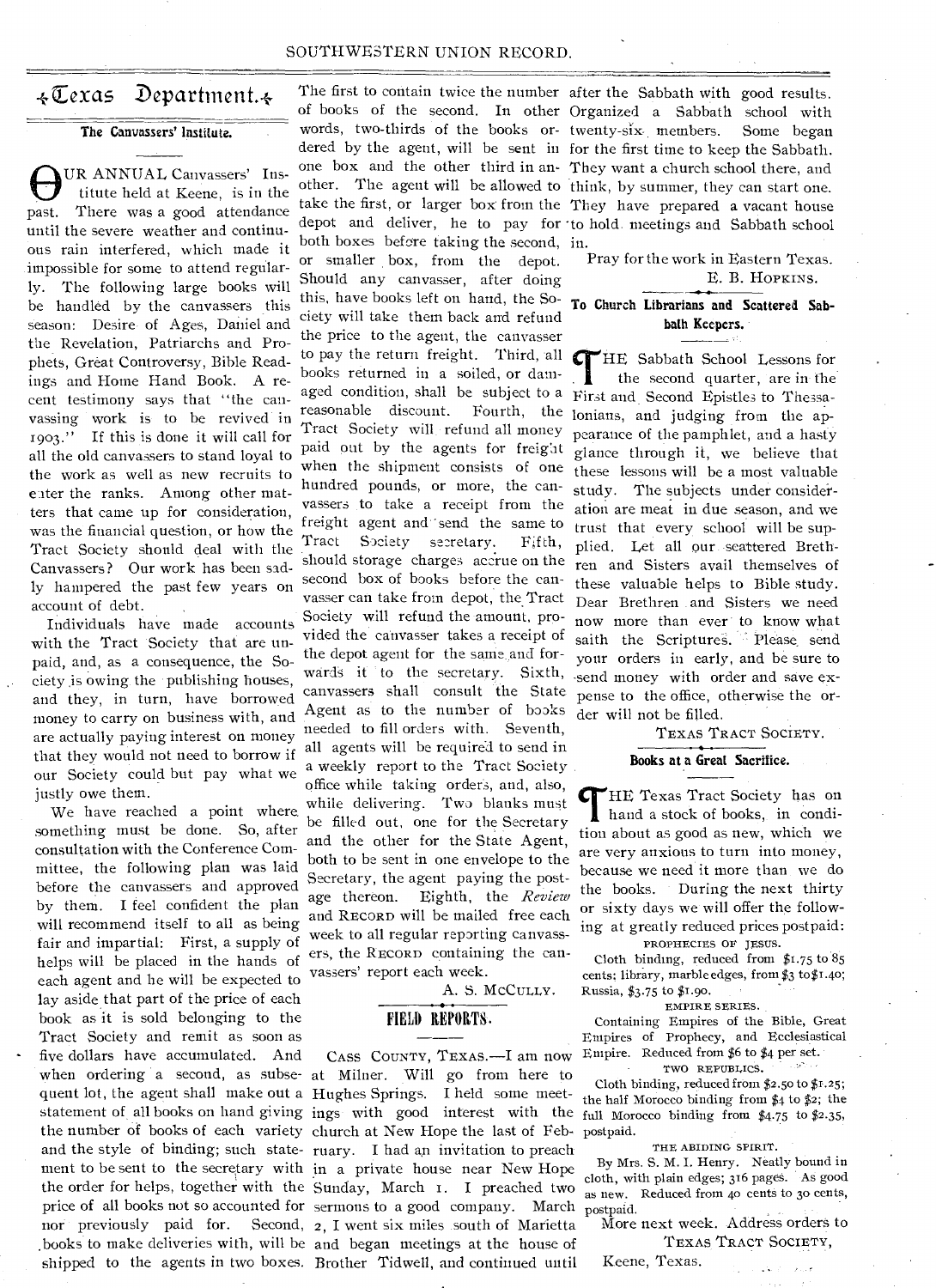|  |  | #The + Union + Record. + |  |
|--|--|--------------------------|--|
|  |  |                          |  |

| A WEEKLY JOURNAL<br>Published by the Southwestern Union Con-<br>ference of the Seventh-day Adventists. |  |  |  |  |
|--------------------------------------------------------------------------------------------------------|--|--|--|--|
| $C. N. WooowARD, - - - - - - -$<br>and Business Manager.<br>G. G. RUPERT, - - - - Associate Editor.    |  |  |  |  |
| Subscription Price, per year, $\cdot$ $\cdot$ $\cdot$ \$ .50<br>Clubs of Ten, one year, $- - - - 45$   |  |  |  |  |
| AGENTS:<br>Oklahoma Tract Society, Oklahoma City,<br>Oklahoma.                                         |  |  |  |  |
| Arkansas Tract Society, Springdale, Arkansas                                                           |  |  |  |  |

Texas Tract Society, Keene, Texas.

All papers will be discontinued when the time expires, unless promptly renewed. time expires, unless promptly renewed.

regularly should notify the office of publica-freshing. Courage pervaded all necessary. One teaspoonful of salt tion and not the Tract Society, as the latter hearts, and so they go forth in the in a glassful of water is a cure for are not responsible for the mailing of the papers.

Money, or letters, should not be sent to individuals. All business communications should be addressed, and all remittances and money orders made payable to the S. W. U. -REcoRD"Keene, Johnson County, Texas.

Entered October 24, 1902 at Keene, Texas, as second-class matter, under Act of Congress of. March 3, 1879.

obliged to make some general changes neat house of worship at a total cost acter must appear in its columns. church is alive in missionary effort, what reduced and it will hereafter be added to their number. In concluthe Times."

#### An Excellent Meeting.

E HAVE just attended a canvassers' institute at Perry, Oklahoma. There were nearly forty in attendance, including instructors.  $\blacksquare$ Brother McCully, of Texas, was there his business. And this is not the only Some may not have received their pabued with the Spirit of God. We be filled although the size of the edilook for a good lot of books to be sold tion necessitates some delay in mailthe coming year in this conference, ing. If earnestness and push will do it,

people.

Subscribers who do not receive their paper without since last fall, and it was re-gargling every hour, or half-hour if night meetings held for those with-fort to spread the truth. We will be out. Elder Haffner was with us dur-much better prepared to handle the ing the first .part, and then, Elder next big edition. as we have just're-Sorenson came, and as a result a good ceived a gift of a-large press. interest sprung up to hear the truth. Two men declared their intention to obey before the writer left. Elder Sorenson will follow up the interest, and from the manner and earnestand from the manner and earnest. fail to get the truth as it is. I can with salt, heat, and apply to the afsay that it did me good to be there. fected part. Many cases of so-called It is the first time I have enjoyed the diphtheria could be cured by gargle privilege of preaching to those from of salt and water if taken at the start work the coming summer. Now let many stomach troubles, relieving colic others pray for their success.

## Perry Church Dedication.

•

G. G. R.

OUR Australian paper. formerly but they are in earnest in the Master's known as the "Bible Echo," has been service. They have just finished a it its make-up in order to meet the of \$900. It is a model of neatness requirements of the postal laws of and taste. This was dedicated to the the colonies. It was claimed that to Lord and deeded to the Oklahama be entitled to registration as a news-Conference. The citizens of the City paper, more news of a general char-did nobly in helping to build. The The size of its page has been some-and we now expect to see others known as the "Australian Signs of sion let me say the whole meeting was T THE SAME time of the Institute, the new house of worship was dedicated to the Lord. There are not many brethren in Perry, a pleasant one, and one to be remembered by us as one of the pleasant experiences of this life. G. G. R.

#### **THE "ADVOCATE."**

#### *To the friends of :the Advocate:*

as an instructor.to help Brother Butka. 40,000 and 50,000 public school They .are, doing good work in their teachers. This large edition called line. They are very thorough in for an unusual amount of work. The giving instruction, so that the can- presses in the *Advocate* printing office vasser when he goes out will know have been running day and night. instruction they are getting, as they pers as early in the month as they are impressed' in the strongest man-expected. Do not become worried if ner with- the importance of being im-this is the case for every order will **HE** March *Advocate* will be placed in the hands of between

there will be books delivered to this their hearty appreciation of the kind-During the institute there were and of Christian education in this efness of the friends of the *Advocate* 

ADVOCATE PUBLISHING CO.

## Some Uses for Salt.

OR neuralgia take a small bag made of muslin or flannel, fill and indigestion when taken regularly once a day. Wash the head occassionally with salt and water to lessen the falling out of the hair. Salt dissolved in warm water is restful and healing for tired and inflamed eye-. Brine is recommended for mad-dog bite. Wash the wound well with the mixture, then bind it with a cloth coyerered with salt. One remedy for snake-bites is common salt mixed with the white of an egg to consistency of paste and spread on the wound. Salt strewn on carpets are easily swept and are left with brightened colors.— *Woman's Home Companion.* 

#### **Jefferson's Ten Rules.**

*NEVER* put off until to-morrow what can be done to-day.

Never trouble another for what you can do yourself.

never spend your money before you have earned it.

Never buy what you don't want because it is cheap.

Pride costs more than hunger, thirst, or cold.

We seldom repent of having eaten too little.

Nothing is troublesome that we do willingly.

How much pain the evils have cost us that have never happened !

Take things by the smooth handle. When angry, count ten before you speak; if very angry, count a hundred.

THE SOUTHWESTERN UNION RE-

The publishers wish to express CORD, only 5o cents a year.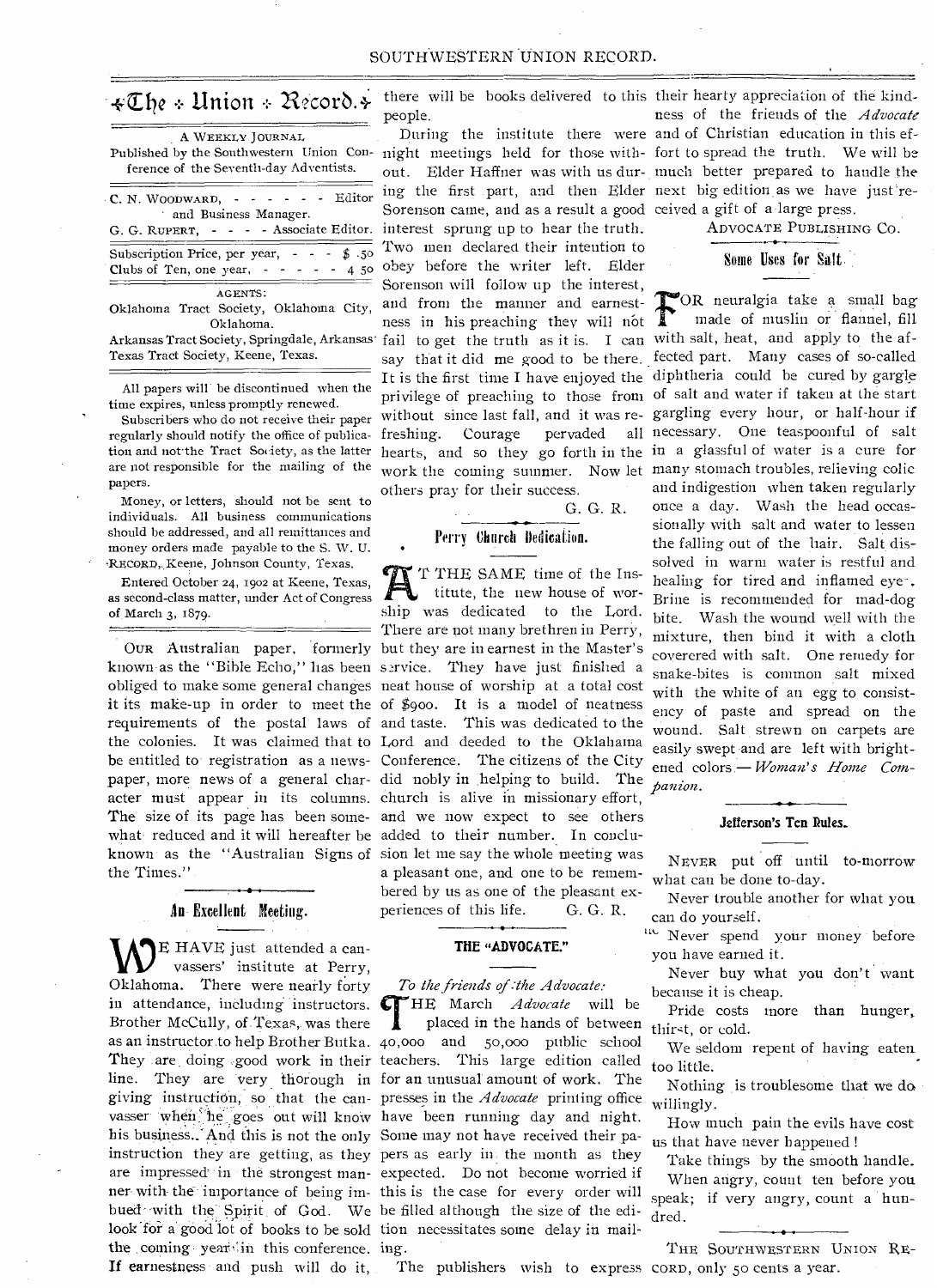#### SOUTHWESTERN UNION RECORD.

## Oklahoma + Department.

#### ITEMS OF INTEREST.

BROTHER Hickman reports six adults keeping the Sabbath, where he held a meeting, at Harper, 0. T. He organized a Sabbath school and expects to see them organized into a church as there are other Sabbath keepers not far from that place, who will join with these in a church organization.

ELDER Dake is still holding meetings at Banner with good success. He expects some fruit from his labor.

others are deeply interested.

it will change for the better.

G. F. H.

numbers of Sabbath school quarter-greater is our Captain who has overlies, that our Sabbath school has in-come for us that we may, through creased in number. Elder Sommer-Him, be over.2omers, and have a Syp, has been laboring here with the glory. There is a time of trouble be-

were paid by a young man not of our banner of the Captain who never lost

eat; yea, come, buy wine and milk which will be stained with the blood, be quite a help to them.

"Come to Battle."

OUR Bible workers in Oklahoma selves, this loving Friend wants a ands of small arms, the carnal wea-City, are meeting with some success. place in the heart. Where He sits, pons, and the call will come for men Several have accepted the the truth there is no strife, neither pride nor to use them. This is the time for since they started in the work, and worldliness. With the same voice correction, in which God's people will WE'are having plenty of rain and after Sin has been blotted out, famine and pestilence. God will corsnow in Oklahoma this winter. The will "Make all things new," to the rect His people in a measure. He has report came from Woodward county one who bids Him "come in." "Be- already permitted the destruction of that they had two feet of snow out hold I stand at the door and knock; our sanitarium and publishing house; there. The weather has not been and if any man hear my voice, and but many will not take heed even at very favorable for holding meetings open the door, I will come in to him, this. Can we see these things in time in the last few weeks, but we expect and will sup with him, and he with to be saved during our National. BROTHER J. H. Stahl, from Put-even as I also overcame, and am set mountains like doves of the valleys, nam, writes very encouragingly. He down with my Father in His throne." all of them mourning, every one for says: You will see by the increased Great is the battle before us; but his iniquity."—Ezek. 7: 16-19. ville, assisted by Brother and Sister part with him in His never-ending Ruth church; twenty-one have been fore us that many of us little dream added to it lately; eleven have been of. A day of battle in which many without money and without price." Holy .One of God now calls to those died. The trumpet is now sounding, who are hungry and thirsty, cold and "even to make all ready."—Ezek. 7: naked. Not willing that any should 14. The call is sounding "Come!" perish, but that all should come to "And the Spirit and the bride say repentance, He stands with hands come. And let him that heareth say out-stretched, saying, "spare the sin-come. And let him that is athirst ner a little longer.". With the "still come. And whosoever will, let him small voice" He pleads, "incline your take the water of life freely."-Rev. ear, and come unto me: hear and your 22: 17. soul shall live." "Seek ye the 'Lord So all who *come,* will arise with the while He may be found; call upon cry COME. Soon there will be another Him while He is near." The time is call, COME! This nation has been exvery short when this precious Friend alted; but it will be brought "to the can be found. To many who profess dust." to know Him, and deceive themwhich will "Make all things new," be purged from sin by bloodshed, me." "To him that overcometh will amities? "But they that escape of I grant to sit with me in my throne, them shall escape, and shall be on the baptized; six are still waiting bap- of the sons and husbands of Adven-<br>THE delegates to the coming Genetism, and others are in the "Valley of tists' families will fall. Do we real- ral Conference, from the Oklahoma Decision". Remember us as a com- ize this? Can we see the gathering Conference, are Elder G. F. Haffner, pany at the throne of grace. clouds of war on every side? Will and Elder Crossory. Elder J. A. Some SISTER Mattie Price sent in some we take heed now while there is peace tithe the other day, of which some in our land, and enlist under the ral Conference. faith. He felt impressed to pay the a battle! Wiltwe, who are at ease in ELDER Gregory has come to Oklatithe after he sold his corn. May the Zion, awake, while the trumpet homa City, with the intention of Lord bless him and guide him on till sounds "to make all ready ?" Can making this his field of labor for he accepts the whole truth. I believe we now arise and put up the whole awhile. The Oklahoma church rethat this should teach us a lesson, armor of Christ and cry with a loud ceives him with a hearty welcome. such as who profess to live out the voice to the precious souls around us It has been the desire of this church Truth, and are found wanting in that who ready to be mown down by the for sometime to have some one of our very act. sword, "Come to the waters and ministers come and assist it some, and drink?" The time is upon us when to work for the interest and good of we must be enlisted ' under one of the the outsiders. As Dr. Gregory's two banners. Either the pure blood wife and Sister Shields are very ac-Fracture the pure blood wife and Sister Shields are very ac-<br>Come ye to the waters, he that tain of the Lord's host," or the black ple here in the City, and have a good<br>hath no money; come ye, buy and, banner of the Prince O, EVERY ONE that thirsteth, stained banner of Christ, "the Cap- tive in holding readings with the peocome ye to the waters, he that tain of the Lord's host," or the black ple here in the City, and have a good

Lovingly and tenderly does the tals, for whom the Prince of Heaven but the blood of the poor lost mor-

Our nation is now preparing thous-

0, that we may all be covered in this time! MATTIE A. PRICE.

ELDER Rupert spent a few days in Oklahoma City last week, with his daughters. He is attending the Perry Canvassers' Institute.

and Elder Gregory. Elder J. A. Som-<br>merville will, also, attend the Gene-